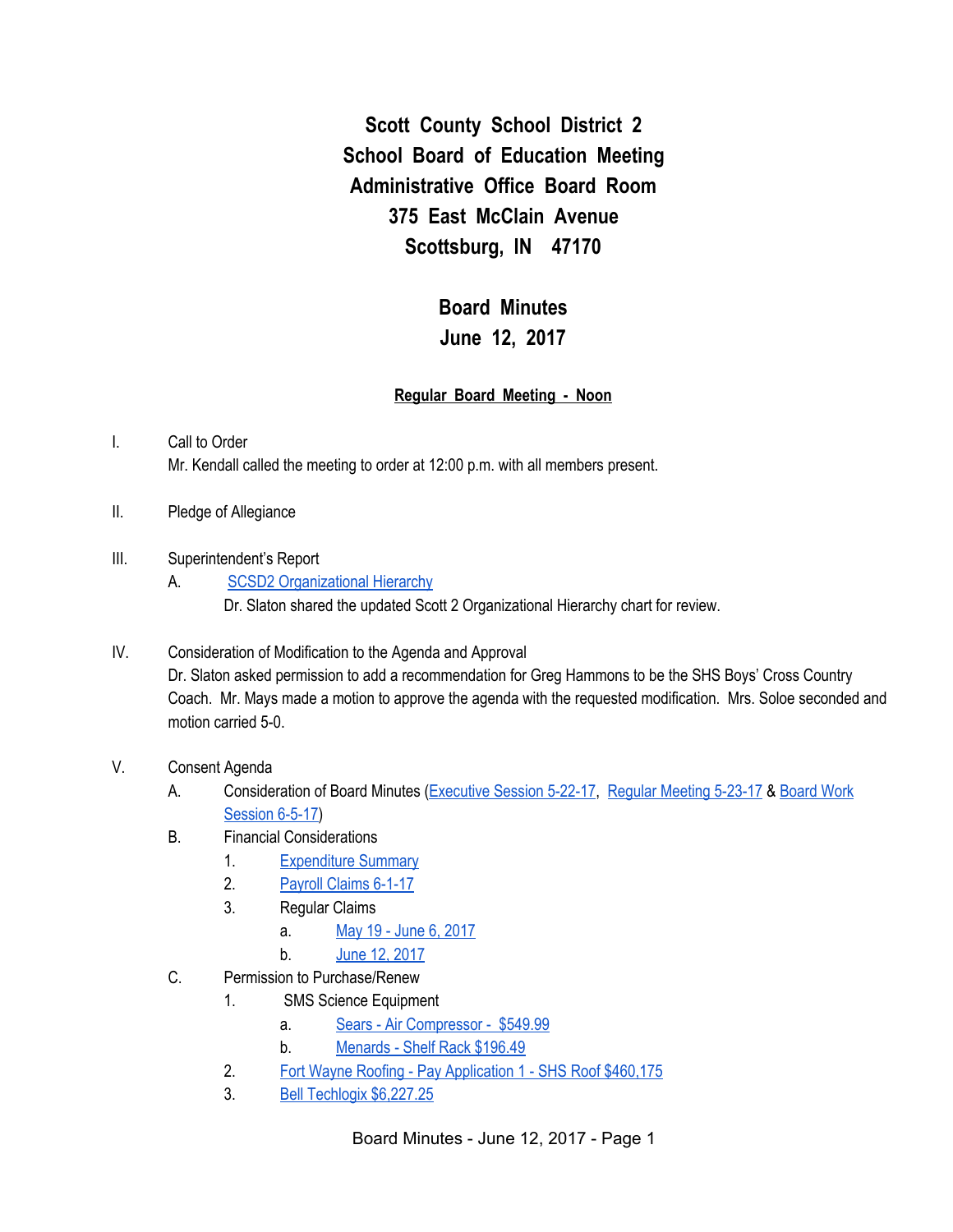- 4. Brain Pop [Renewal](https://drive.google.com/file/d/0BxXvxnGh3EX1djlTUWFuRG1ONmhvem5MbWQ1T3RRRDdOTHlj/view) \$7,980
- 5. NWEA [\\$15,400](https://drive.google.com/file/d/0BxXvxnGh3EX1SnBoMVI5ZlY0WE1BZFZxdWNCS3l3LWJQa2FR/view)
- D. Personnel Recommendations
	- 1. Resignation(s)
		- a. Marcy [Fryfogle](https://drive.google.com/file/d/0BxXvxnGh3EX1TEN6YnNndkp1NEI5RlNGb3g5cEV6bS1ZN1dj/view) Dream Team Leader
		- b. Amanda Couch -JES Title [Instructional](https://drive.google.com/file/d/0BxXvxnGh3EX1NU5GU29LTmtUbG1hRkNBWFlUNEtJZFk2LS1F/view) Assistant
		- c. Selena Badillo SMS 5.5 Hour/185 Day [Custodian](https://drive.google.com/file/d/0BxXvxnGh3EX1X2JKRG1PVU1LdGx0cGppbTREWmNZTUNTb2k0/view)
		- d. Emily Petty SES 7 Hr/4Day [Classroom](https://drive.google.com/file/d/0BxXvxnGh3EX1bWdaU1BDdXNNQkp1TkR6WkpzbFBHSEdRamJR/view) ED Aide
		- e. Greg [Hammons](https://drive.google.com/file/d/0BxXvxnGh3EX1SmZpVWtibEhpeU9veV8yck5CWGpWd1cwUUww/view) SMS Girls' Cross Country Coach
	- 2. Certified Recommendation(s)
		- a. Robin Burns JES [Jumpstart](https://drive.google.com/file/d/0BxXvxnGh3EX1enR4c005RHlQLXQzQy1zRnFWMzhsU3FNM0g4/view) Teacher
		- b. Brooke Long JES [Jumpstart](https://drive.google.com/file/d/0BxXvxnGh3EX1Mm9tM21oczNxNXpWZEh1dEl3R3lVNXFpUlJF/view) Teacher
		- c. **Lindsey DePriest LES [Jumpstart](https://drive.google.com/file/d/0BxXvxnGh3EX1UEU4R2c1Qjg1XzJhUWE0elJLSF9Hb2tIWktF/view) Teacher**
		- d. Amanda Judd LES [Jumpstart](https://drive.google.com/file/d/0BxXvxnGh3EX1bW5SMWVnUEZPb090S0ZPOEcxSm1yRFE1MlVR/view) Teacher
		- e. Brittany Banister VFES [Jumpstart](https://drive.google.com/file/d/0BxXvxnGh3EX1cVZXREhieEtiU1lxa2xta2JZNDE4dW82MEdn/view) Teacher
		- f. Sara Salas VFES [Jumpstart](https://drive.google.com/file/d/0BxXvxnGh3EX1LXJYQ2VjZkhSS2FUdzVIVi1EN0VONlRncUpJ/view) Teacher
		- g. LaKynn [McDonald](https://drive.google.com/file/d/0BxXvxnGh3EX1SFR3OE1ld194elhWcHd5T1NnWGMtQ29fVGpV/view) SES Jumpstart Teacher
		- h. Brandi Thomas SES [Jumpstart](https://drive.google.com/file/d/0BxXvxnGh3EX1YW1wTWhsZWdhNTBMN3RhR3JaUlVKUDFhMDZ3/view) Teacher
		- i. Rebecca Stacey SES [Jumpstart](https://drive.google.com/file/d/0BxXvxnGh3EX1ZlFzbHRHSU9aWkN5V19ndk54ZG9ha1B1YkZZ/view) Teacher
		- j. J.T. Jenkins SMS 6th Grade Social Studies [Teacher](https://drive.google.com/file/d/0BxXvxnGh3EX1VlhVbXlYUnpaTUhMTUJlZktfSFBtOGcwWTNN/view)
		- k. Brenda Kendall SHS New Tech Math [Teacher](https://drive.google.com/file/d/0BxXvxnGh3EX1b3hMYTlIQk9lSlVBNkdQSFZCOEd1dlRWLTc0/view) Leave (Sept. 15-Nov. 26)
		- l. Jennifer Morris SHS [Vocational](https://drive.google.com/file/d/0BxXvxnGh3EX1Vkc3ZWdCV3lwVk1UR1FMZjAxcUk3Y2VidlNV/view) Business Teache[r](https://drive.google.com/file/d/0BxXvxnGh3EX1Vkc3ZWdCV3lwVk1UR1FMZjAxcUk3Y2VidlNV/view)
		- m. Kasey Comer [Elementary](https://drive.google.com/file/d/0BxXvxnGh3EX1SDBTM1RCUmVXX3ZnRVpoQ3d2NmR6Ul9wMmZj/view) Teacher
		- n. Meghan McVey [Elementary](https://drive.google.com/file/d/0BxXvxnGh3EX1aWJpdEpCZ0xmblRyVzI1R0ZlUjhjcm00ZjBJ/view) Teacher
	- 3. ECA Recommendation(s)
		- a. Tim Johnston SHS Fine Arts [Department](https://drive.google.com/file/d/0BxXvxnGh3EX1RWhubEt5cVZkLTlpN3pEQUpGeDFkSGlKT2pj/view) Chair
		- b. Kevin Smith SMS 7th Grade Boys' [Basketball](https://drive.google.com/file/d/0BxXvxnGh3EX1bEdTc0FFZmoycnN6enBra0F1alVJTmZnalNn/view) Coach
		- c. Patty Clancy VFES [Robotics](https://drive.google.com/file/d/0BxXvxnGh3EX1SF9GNzRhRTBtUnpORURqVG5qNXkzdnZsZFpF/view) Coach
		- d. Lindsey Cazares VFES [Robotics](https://drive.google.com/file/d/0BxXvxnGh3EX1SUhiVzdBN0FtN296THZFb193Ny1PZXE4QTRV/view) Coach
		- e. Mark [Bridgewater](https://drive.google.com/file/d/0BxXvxnGh3EX1VnJwUGF4U3g3SUZMeXNnbW5ac2V5MWtlZTR3/view) SMS 8th Grade Boys' Basketball Coach
		- f. Ted Richey SMS 7th Grade Boys' B Team [Basketball](https://drive.google.com/file/d/0BxXvxnGh3EX1MWhDdl9kTEE3VXZIbXYwYjFTXzFkS2loaWlF/view) Coach
		- g. Ted Richey SMS 8th Grade Boys' B Team [Basketball](https://drive.google.com/file/d/0BxXvxnGh3EX1amdDUzVzcnd4aldyWkpLa01WbEVsSFYtS3hN/view) Coach
		- h. Courtney Means SMS 7th Grade [Volleyball](https://drive.google.com/file/d/0BxXvxnGh3EX1UmRYTU5ibC1kNVowWHktNm1OVzFSb1Y2Z0tn/view) Coach
		- i. Jessica Nichols SMS 8th Grade [Volleyball](https://drive.google.com/file/d/0BxXvxnGh3EX1SFEtVlFMN1lxWVltRE1mWWlIYzNrOU9uaWlV/view)
		- j. Adam [Comer](https://drive.google.com/file/d/0BxXvxnGh3EX1UDhVUEhhUm1NNVdWLVNfYzNfT3pQZ2RXdDlj/view), Katie [McDonald](https://drive.google.com/file/d/0BxXvxnGh3EX1TGdLY0hleGVuTk90dk1zaXlfS1NSRnk0bG44/view) & [Mickey](https://drive.google.com/file/d/0BxXvxnGh3EX1Q0MxZ3dYQnBPcnJaZTVQdktobV9Lalp6SUww/view) Hall, Jr. SHS Summer/Fall Band Staff
		- k. James Roberts SMS [Volunteer](https://drive.google.com/file/d/0BxXvxnGh3EX1bkc3d20tZ2w4c3hGTWVHaEItd1FpckZ0QV8w/view) Asst. Football Coach
		- l. Jason Clancy SMS 6th Grade Boys' [Basketball](https://drive.google.com/file/d/0BxXvxnGh3EX1ejR0WUljZkFmeTIzVW5iYU5tY29hRy1KSlBn/view) Coach
		- m. Matthew Waskom SMS 6th Grade Boys' B Team [Basketball](https://drive.google.com/file/d/0BxXvxnGh3EX1TDFWVWw5eGxiazd6U3d2LWU4U0ltOVV5NklB/view) Coach
		- n. William Earlywine, Jr. Volunteer Football [Statistician](https://drive.google.com/file/d/0BxXvxnGh3EX1V0RHTTVKUUVDd0U2amNmWmQyUjZJYTBMVzZ3/view)
		- o. Dancie Colson SHS Guidance [Department](https://drive.google.com/file/d/0BxXvxnGh3EX1VGRtWlRoZHJYeVZkZlVPM0hVQWkxYlNGZmlJ/view) Chair
		- p. Katrina Franklin SHS [Freshman](https://drive.google.com/file/d/0BxXvxnGh3EX1QzRDSjRtbTJYSzB1Q1BlU0xzLXoxejRpODc0/view) Boys' Cheer Coach
		- q. Tiara English SHS [Freshman](https://drive.google.com/file/d/0BxXvxnGh3EX1UmV6aWFBQ1lwUzJfaUs5dTdOY2hrcEpBeUJZ/view) Girls' Cheer Coach
		- r. Matt [McGlothlin](https://drive.google.com/file/d/0BxXvxnGh3EX1dGdDamM2SFY1cExlTXlGaTRWd3pXOXh1cjI0/view) SHS Girls' Varsity Soccer Coach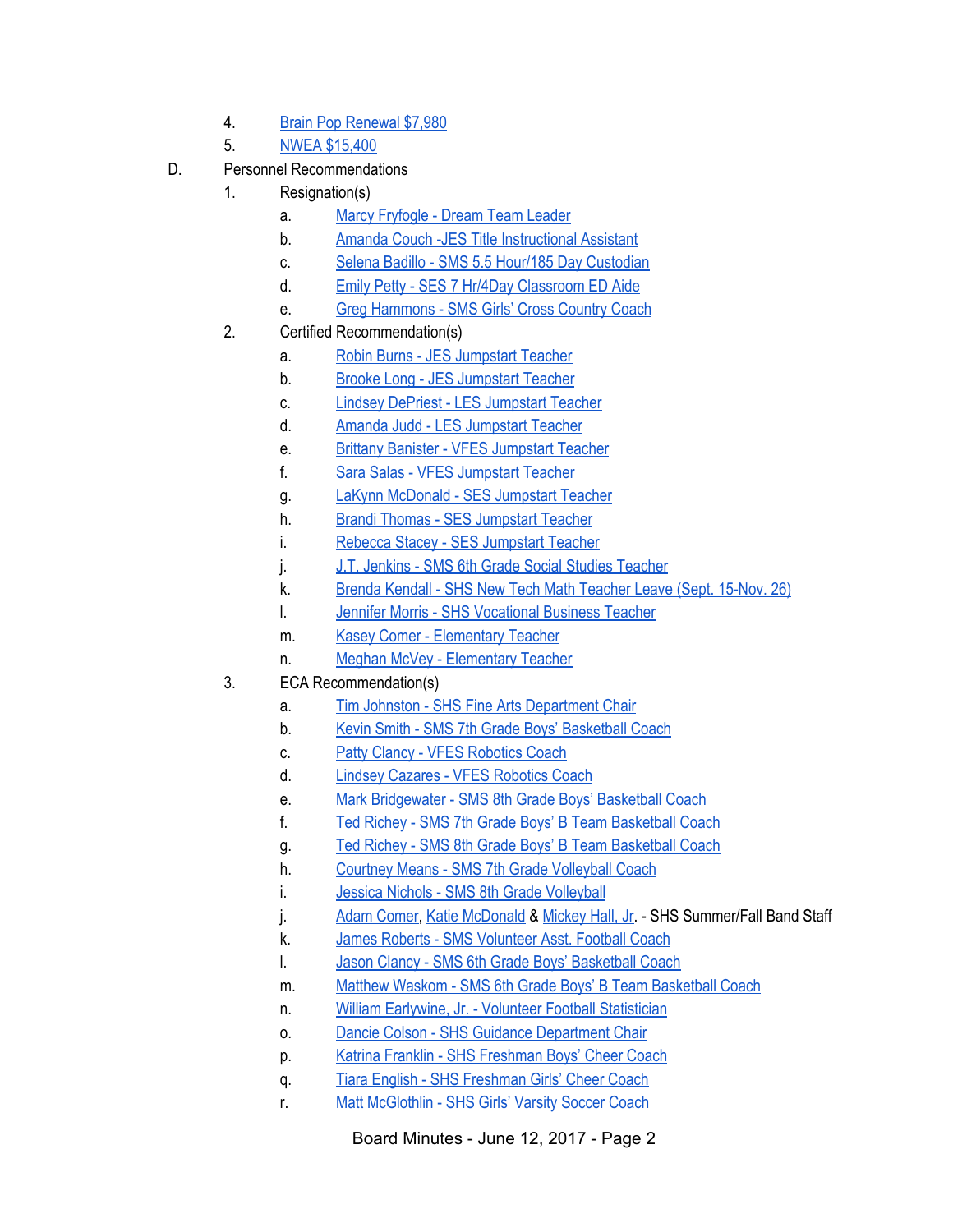- s. Mara [Colson](https://drive.google.com/file/d/0BxXvxnGh3EX1bFFueHhvU1FHUW5DSDRGZEt5dmtzV3B3RDJv/view) SHS Girls' Asst. Varsity Soccer Coach
- t. Alison Hough & Melanie Schafer SMS Cheer [Coaches](https://drive.google.com/file/d/0BxXvxnGh3EX1c0I3V1g2dWtmdEZoQTNGVE90TS1nbnRlZnV3/view) (6, 7 & 8th grades)
- u. Greg Hammons SHS Girls' Cross Country Coach **added 6-12-17**
- 4. Transfer(s)
	- a. Carolyn Nowlin from SES Special Ed Teacher to SES [Transitional](https://drive.google.com/file/d/0BxXvxnGh3EX1ZktGdHpSajd0WXF6dE0xczlXWl9ta2hYQ1FV/view) 1st Grade Teacher
	- b. Steve Deaton SHS Credit [Recovery](https://drive.google.com/file/d/0BxXvxnGh3EX1TlB1MHNWaHlNNzc5TGxKUm1oalRWTUdXbkkw/view) Aide
- 5. Professional Leave Request(s)
	- a. Bob McGannon HSTW Staff [Development](https://drive.google.com/file/d/0BxXvxnGh3EX1VGRIT2Q1dTh4bUIxVHZwT3M1d21BRnVtZm5z/view) Conference, Nashville, TN, July 13-15
	- b. Scott Borden Apple CIO Briefing, [Chicago,](https://drive.google.com/file/d/0BxXvxnGh3EX1WW1hRkhSTEIxRXV5eC1nNUctcGpWMS1fMFJ3/view) IL, June 20-21
	- c. Lisa Spicer [Medical](https://drive.google.com/file/d/0BxXvxnGh3EX1b0N1czRlc1d3eU5hWjF4WHlwQnRMd0pBc0Vn/view) Leave (July 12 August 12)
	- d. Chris Routt & Nick South Indiana New [Administrator](https://drive.google.com/file/d/0BxXvxnGh3EX1YUtPSHZkUUlfaXlmVkdYeGJRT05UUHdDSllj/view) Leadership Institute (INALI), [Indianapolis,](https://drive.google.com/file/d/0BxXvxnGh3EX1YUtPSHZkUUlfaXlmVkdYeGJRT05UUHdDSllj/view) IN, July 17-18
	- e. Ken McMichael & Caroline VanGosen FFA State [Convention,](https://drive.google.com/file/d/0BxXvxnGh3EX1SFBMUVgyOHg5cEJlLUFoZ1lrQ3hUM3NuQVUw/view) Lafayette, IN, June 19-23
- 6. Field Trip Request(s)
	- a. SHS FFA FFA State [Convention,](https://drive.google.com/file/d/0BxXvxnGh3EX1X0M3NktaaEw3bFF0T1pCYUE3dEdNQi05amNJ/view) Lafayette, IN, June 19-23
- 7. Permission for the Superintendent to Accept Resignations, Retirements, etc...and post for those **Positions**
- 8. [Permission](https://docs.google.com/document/d/1lpSnOo7_FWNBycRJqmLU5G_AUTdycTH8rwieRotuVQs/edit) to Post
	- a. SMS Dream Team Leader
	- b. JES 5.5 Hour Title I Instructional Assistant
	- c. SMS 5.5 Hour/185 Day Custodian
	- d. SMS Boys' Co- Soccer Coach
	- e. SES 7 Hour/4 Day ED Classroom Aide
	- f. SES Special Education Teacher
	- g. SMS 5.75 Hour Special Programs Aide
	- h. SHS Math Teacher **(tentative)**
	- **i.** SHS Varsity Baseball Coach **(tentative)**
	- j. SMS Girls' Cross Country Coach
	- k. [Business](https://docs.google.com/a/scsd2.k12.in.us/document/d/1x0e7kZwrkIXP6A0OAuLxQRKjfl55Szdv7OE9bzXDxhg/edit?usp=sharing) Office Summer 2017 Sub

Mrs. Roberts made a motion to approve the Consent Agenda. Mrs. Soloe seconded and motion carried 5-0.

### VI. Financial Considerations

- A. Permission to Accept/Award Quotes
	- 1. Scott 2 Business Office Security Redesign
		- a. [Scottsburg](https://drive.google.com/file/d/0BxXvxnGh3EX1WHBKTHE2QzNFSHlXSHNFLW5xT0YwRzc1UE9N/view) Glass \$9,910
		- b. Kenny Glass No bid
		- c. Stein Glass No Bid
		- 2. Scott 2 Old Kitchen Area Remodel
			- a. [LATCO](https://drive.google.com/file/d/0BxXvxnGh3EX1bUs5ZGl6a21kTElxQ1F3eVpWVGxGcDluMjAw/view) \$116, 896
			- b. BBIC no bid
			- c. [Cottongim](https://drive.google.com/file/d/0BxXvxnGh3EX1b2FoVUpjdUJHUmdzYTdFMGZuUGZoRFlFMmVr/view) \$116,000
		- 3. SMS Office Furniture
			- a. Lee [Company](https://drive.google.com/file/d/0BxXvxnGh3EX1a3dUWlhDRjctN3FGdFBYX2trQWFHUU82S1dn/view)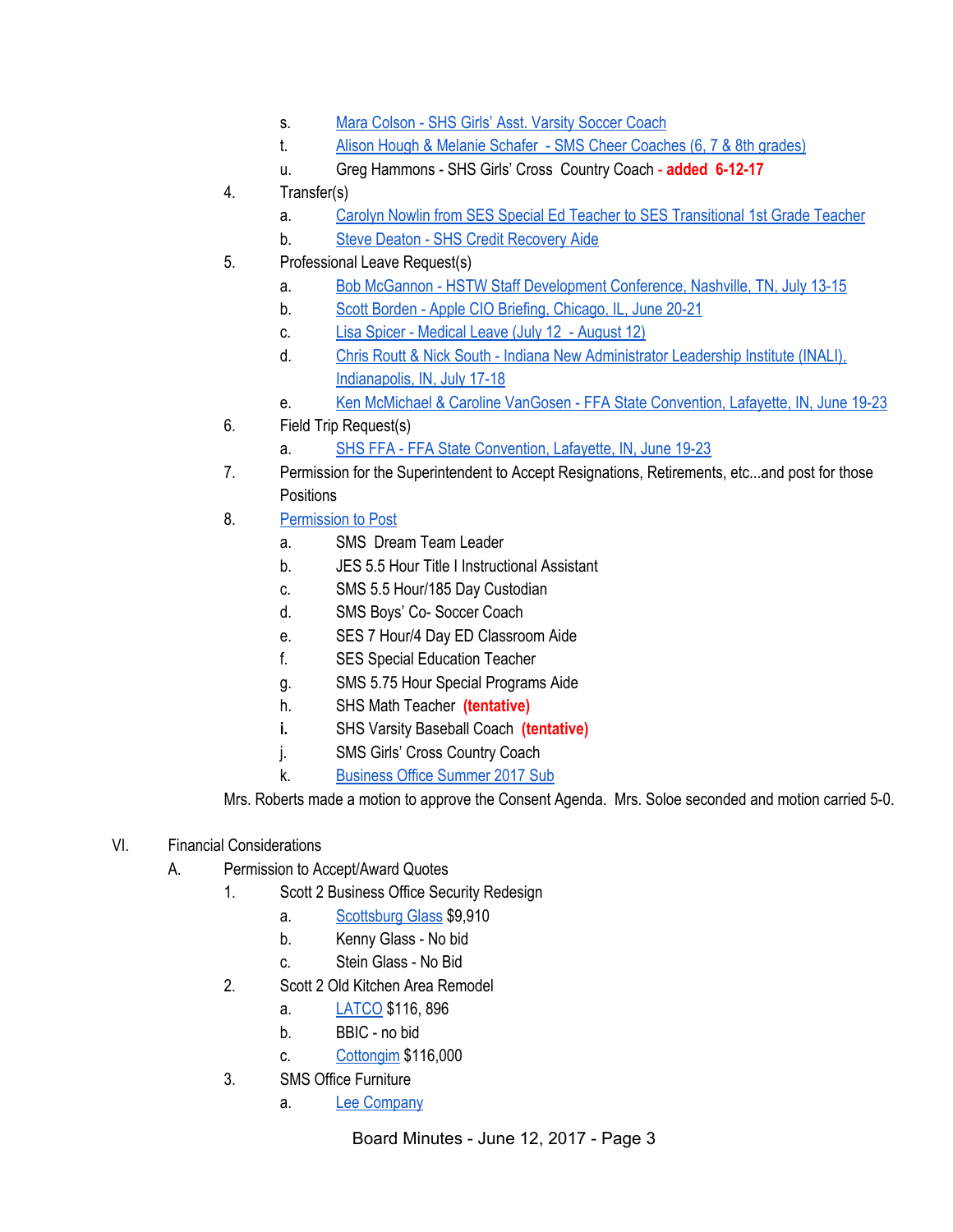Reception Area \$10,129.42 Office Area \$3,170.57 Lounge Area \$6,493.16

- b. [Educational](https://drive.google.com/file/d/0BxXvxnGh3EX1aGxpVWdjVVVTZ1Y2ek5mV214VFMxRXVlQ2JJ/view) Furniture Reception Area \$11,100 Office Area \$3,575 Lounge Area \$6,565
- c. J W [Associates](https://drive.google.com/file/d/0BxXvxnGh3EX1MHEwQlhtR1daQ2V1X3A5UjBoMXdZYlg0a3pj/view) Reception Area \$10,845.05 Office Area \$3,455.60 Lounge Area \$6,244.85
- d. Alternative Reception Area Desk Quote Hon Furniture [Brochure](https://www.hon.com/sites/hon.com/files/grove-brochure.pdf)
	- 1. [Educational](https://drive.google.com/file/d/0BxXvxnGh3EX1dHJyOGV1S1lBY2hLWVFtalBPR3ZOWXdMNGlr/view) Furniture Reception Area (Hon Furniture)- \$7,610 *(This is an alternate to the KI reception desk as shown above.)*
	- 2. Patron [Waiting](https://drive.google.com/file/d/0BxXvxnGh3EX1bFlhVnBRcHNiMzltdUpmTW9GRzhEanUxMkM0/view) Area **- tabled**

# (*This is an alternate to the Lounge Area as stated above.)*

Mr. Mays made a motion to accept all quotes. Mrs. Roberts seconded and motion carried 5-0.

The recommendation was to award the Business Office Security Redesign to Scottsburg Glass for \$9,910. Mr. Moore made a motion to approve, seconded by Mrs. Soloe. Motion carried 5-0.

The recommendation was to award the Old Kitchen Area Remodel to Cottongim for \$116,000. Mrs. Roberts made a motion to approve, seconded by Mr. Mays. Motion carried 5-0. (It was noted that the windows will be kept, but quoted as a separate item due to the need to remove the asbestos and re-do the windows.)

The recommendation was to award the SMS Reception Area Furniture to Hon (Educational Furniture) for \$7,610. Mrs. Roberts made a motion to approve, seconded by Mr. Mays. Motion carried 5-0.

Mrs. Roberts made a motion to table the Patron Waiting Area Furniture at this time. Mrs. Soloe seconded and motion to table carried 5-0.

Dr. Slaton informed the Board that all of the items on the original list of projects that were marked as priorities have now been quoted and awarded.

B. Discussion of Required Board Approval for Expenditures over \$5,000 for the part of the Bond Considered as the SMS CPF Replacement

Dr. Slaton asked the Board to consider allowing Ms. Nass to have control of \$30,000 per year for three years from the bond that would only be subject to the \$5,000 spending limit criteria. This would allow her to maintain the same discretion for basic buildings needs without needing prior board approval for those expenses. This is the same courtesy awarded to building principals currently through their building CPF. When we did the bond refinance, part of the plan was that the SMS CPF money was shifted to SHS, leaving SMS with no money for her discretion.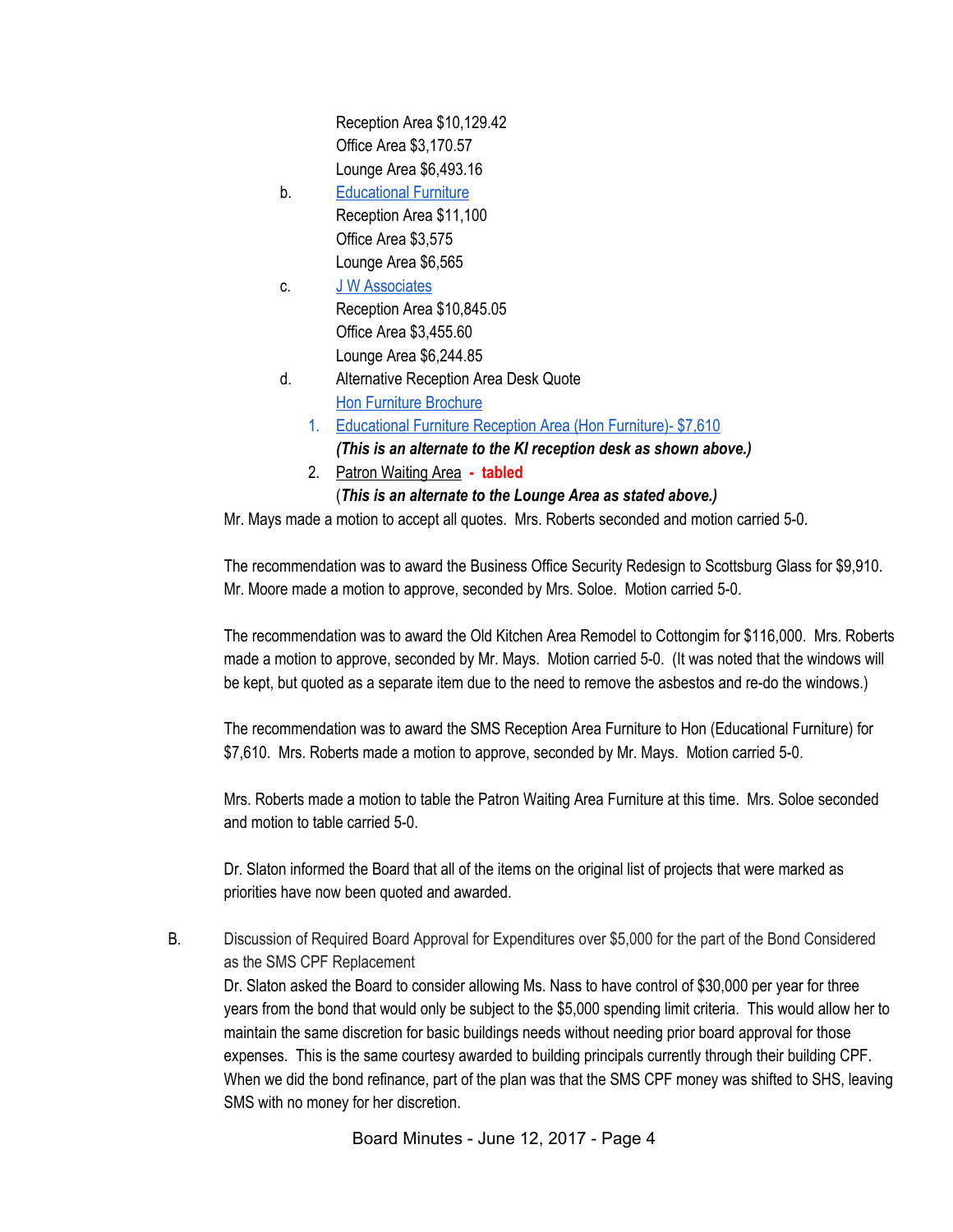Ms. Nass asked if since she would be using bond money she would need to go through the quote process and go through Bobby Riley. The consensus of the Board was that she would not up to the \$5,000 limit, however they stressed that they did not want people to do projects little at a time in order to avoid Board knowledge. Mrs. Roberts asked Dr. Slaton if he would assure the Board that this would not be done to avoid Board approval and if the administration would do their due diligence to get the most cost effective purchase no matter what. Dr. Slaton responded that he would do that to the best of his ability. Mr. Riley added that they try to go with people who do good work and are economical.

Mr. Moore questioned if CPF was separate for SHS and New Tech. Dr. Slaton responded that it was not separated, but that the administration discusses all the needs on the campus and then prioritize those needs.

Mr. Mays made a motion to approve the bond money replacing the CPF for SMS as described. Mrs. Soloe seconded and motion carried 5-0.

- VII. Policy
	- A. School Handbooks Second Reading
		- 1. Scottsburg High School

[Guidance](https://drive.google.com/file/d/0BxXvxnGh3EX1b04zT0FRNlEtbkZyMjBvY0tvSnZRRVg3em1z/view) Academy Policy Safety [Procedures/Information](https://drive.google.com/file/d/0BxXvxnGh3EX1a3hoSVhHakE3NWp1YzU5WW9GbUlSQ3RnZTRv/view) Handbook Student Discipline [Handbook](https://drive.google.com/file/d/0BxXvxnGh3EX1Y2c5eWFxelBCZXdhTHhFZkxuWVg2Z3hMSmtr/view) Student [Information](https://drive.google.com/file/d/0BxXvxnGh3EX1SVNDbk52Y08xSTRkNnNlRTAzNUlGcXJjY3BN/view) Policy

The SHS Handbook was presented for the second reading. Dr. Slaton noted that there was a change to the GPA requirements for honor roll in the Guidance Academy Policy. Mr. Moore made a motion to approve the second reading, Mr. Mays seconded and motion carried 5-0.

- B. Elementary Class [List-Teacher](https://docs.google.com/a/scsd2.k12.in.us/document/d/1Dha8ucQhXUnlxC_wKiR4Y2t3Qdkqy1c1TGYV4ec6N3Q/edit?usp=sharing) Requests- Revised Policy- First Reading
	- 1. Parent Input [Request](https://docs.google.com/a/scsd2.k12.in.us/document/d/1CUu0PB5MltTDo98-cc7paW8_zj0zt4xERb7BWnmwJb0/edit?usp=sharing) Letter

Dr. Slaton presented the revised Elementary Teacher Request Policy for the first reading, noting that it now contained the Parent Input Request Letter along with the Appeals Letter. Mr. Moore asked why this issue was not addressed earlier in the year since it was determined in April of last year that changes would be made and a lot of the work on class lists had already been done. Dr. Slaton responded that this is the time of year when they normally begin to look at the upcoming school year but agreed that it could have been discussed earlier. Mrs. Roberts asked if "medical" could be included in Item 3 and Dr. Slaton added it to the policy. There was discussion regarding the timeline to receive parent input and the thought was that the process would probably be started right after Spring Break to provide time for the appeals process to be completed before online registration begins every year. The appeals process in future years should be completed by July 1st so that the class lists are done prior to the start of the summer on-line registration process.

- VIII. Other Business
	- A. FYI

Dr. Slaton shared cards received from [Representative](https://drive.google.com/file/d/0BxXvxnGh3EX1VFo2eU5OSEI4cU03QmJEM3lxZWFEQnpfWldV/view) Trey Hollingsworth and another from his [office](https://drive.google.com/file/d/0BxXvxnGh3EX1aHItNVpmY2diMy01V1Y5UnBIcDEyWmVHa0FB/view) thanking Scott 2 for the high school tour. They were impressed with the greenhouse, students, staff, New